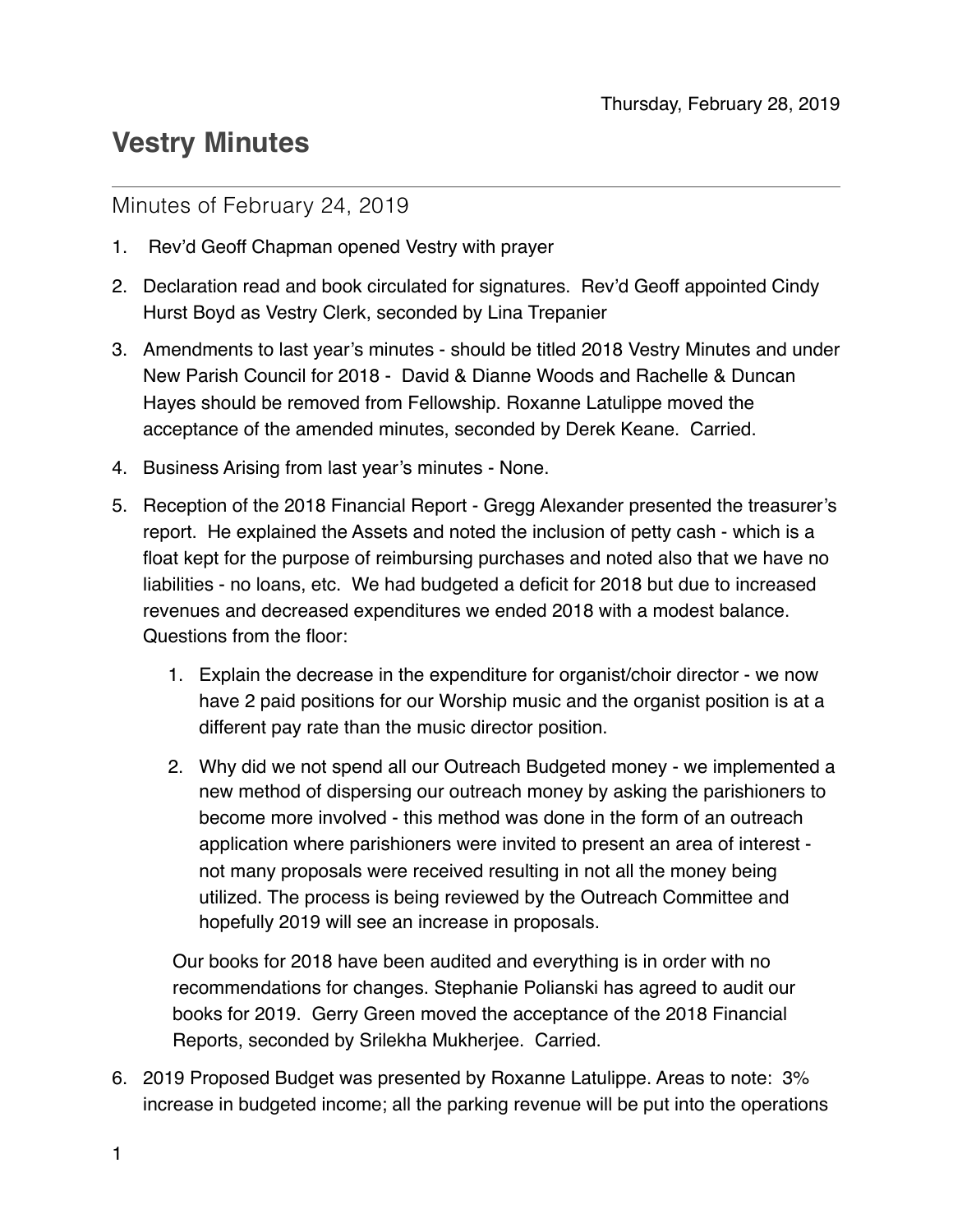fund for 2019 as opposed to being split between operations and maintenance/ contingency fund. We received a grant towards the cost of hiring a Curate corporation decided after much consultation with the Diocese and the Bishop that our best way forward was to hire a Curate as opposed to a Youth/Child Ministry Coordinator. More emphasis is on fundraising in 2019 - Swag is one and a Big Fundraising Dinner in the fall is another. It was noted also that we are presenting a deficit budget for 2019. Questions from the floor - a) How do we plan on making up the difference in the curate grant - through fundraising and by moving all the parking revenue into operations and yes corporation is fairly confident that this will happen. Rev'd Geoff explained that the Big Dinner in the fall will include a presentation by him on his time/study in Jerusalem this May. b) What is Swag - swag is items such as pens, mugs, tote bags, etc that are made with our Epiphany Logo on and then sold and corporation is confident that we will make \$800 with our Swag. c) are we planning a stewardship campaign - yes and it will be a formal one where we reach out to all parishioners. It was noted that corporation/parish council will need to be vigilante in monitoring our income and adjust our variable expenses as required. Laurence Sianchuk moved the acceptance of the 2019 Budget, seconded by Heather Howley. Carried.

- 7. Reports from 2018 Rev'd Geoff noted that Sharon Seguin, Roxanne Latulippe and Shelley Harvey are stepping down from corporation following this meeting and expressed his gratitude and the parishes for their dedication and their many hours of hard work on our behalf. They received thank you bottles of wine with "cute" sayings on the bottle. Cindy Hurst Boyd noted some changes to the statical report for 2018: members on role should be 360 and members in full communion should be 249. Also we received an email noting that there had been a Marriage Renewal of Vows - Tom & Melva Ritchie renewed their marriage vows on August 5. Amendments to the Communion Assistants for 2019 should include Heather Howley, Carolyn Lamoureux and Shelley Harvey. It was noted that people may join the Communion Assistants at any time during the year by speaking to Rev'd Geoff. Gerry Green moved the acceptance of the 2018 reports as amended, seconded by David Woods. Carried.
- 8. Appointments and Elections for 2019. Rev'd Geoff explained that this year we worked hard to fine tune our selections of volunteers - in the past the person stepping down recommended their replacement this year a Nomination Committee comprising of Derek Keane, Gerry Green, Roxanne Latulippe, Judith Young met with Rev'd Geoff and Rev'd Alana to devise a new vision of parish council with re-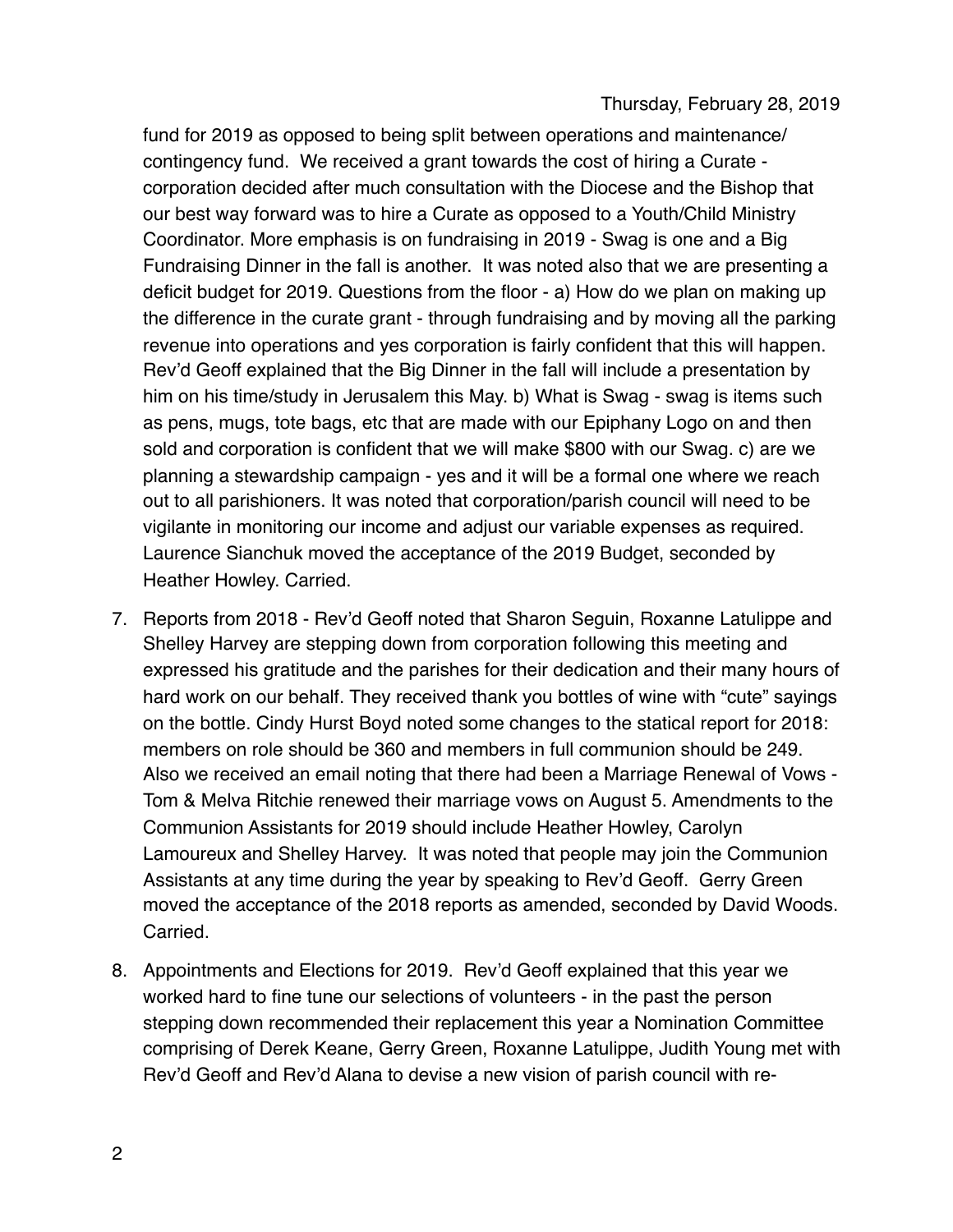vamped job descriptions that have been on display in the Narthex for the last few weeks.

Treasurer - Gregg Alexander has agreed to continue as our treasurer. It was noted that he has been our treasurer for 10/15 years now and we owe him a great big THANK YOU for his dedication and hard work.

Church School Chair - position is still open

Outreach Chair - David Woods moved and James Menard seconded that Don Leek be our 2019 Outreach Chair and he has agreed

Social Chair (new position) - Gerry Green moved and Derek Keane seconded that Susan Liddle be our 2019 Social Chair and she has agreed

Worship Chair - Rev'd Geoff appointed Heather Howley

Corporation: Rector's Warden - Rev'd Geoff appointed Steve Heiter; People's Warden - Judith Young moved and Dan Elmose seconded that Dianne Woods be our People's Warden and she accepted. At this time we do not have any deputy wardens.

Synod Representatives: Brenda Vroom and Steve Heiter are continuing and Judith Young moved and Brenda Vroom seconded that Laurence Sianchuk be our third member of synod. Gillian Keane asked to be our alternate synod representative.

Clergy: Rev'd Geoff Chapman, Rev'd Alana McCord and Rev'd Canon Bill Fairlie

Welcome to our new Parish Council. Meetings will be every other month beginning in March.

9. Signing authority for 2019. Steve Heiter, Dianne Woods, Rev'd Geoff Chapman and Gregg Alexander. It was suggested that since we do not have deputy wardens we should consider adding someone to our signing authority to cover off vacations, etc as two signatures are required. Heather Howley moved and Stephanie Boyd seconded that Rev'd Alana McCord and Rev'd Bill Fairlie be added. Carried.

## 10. General Business

we still have a maintenance fund but no parking revenue will be added for 2019

we do not want to become dependent on the parking revenue and we expect with the new programs we can now offer with the addition of a Curate that our parish will